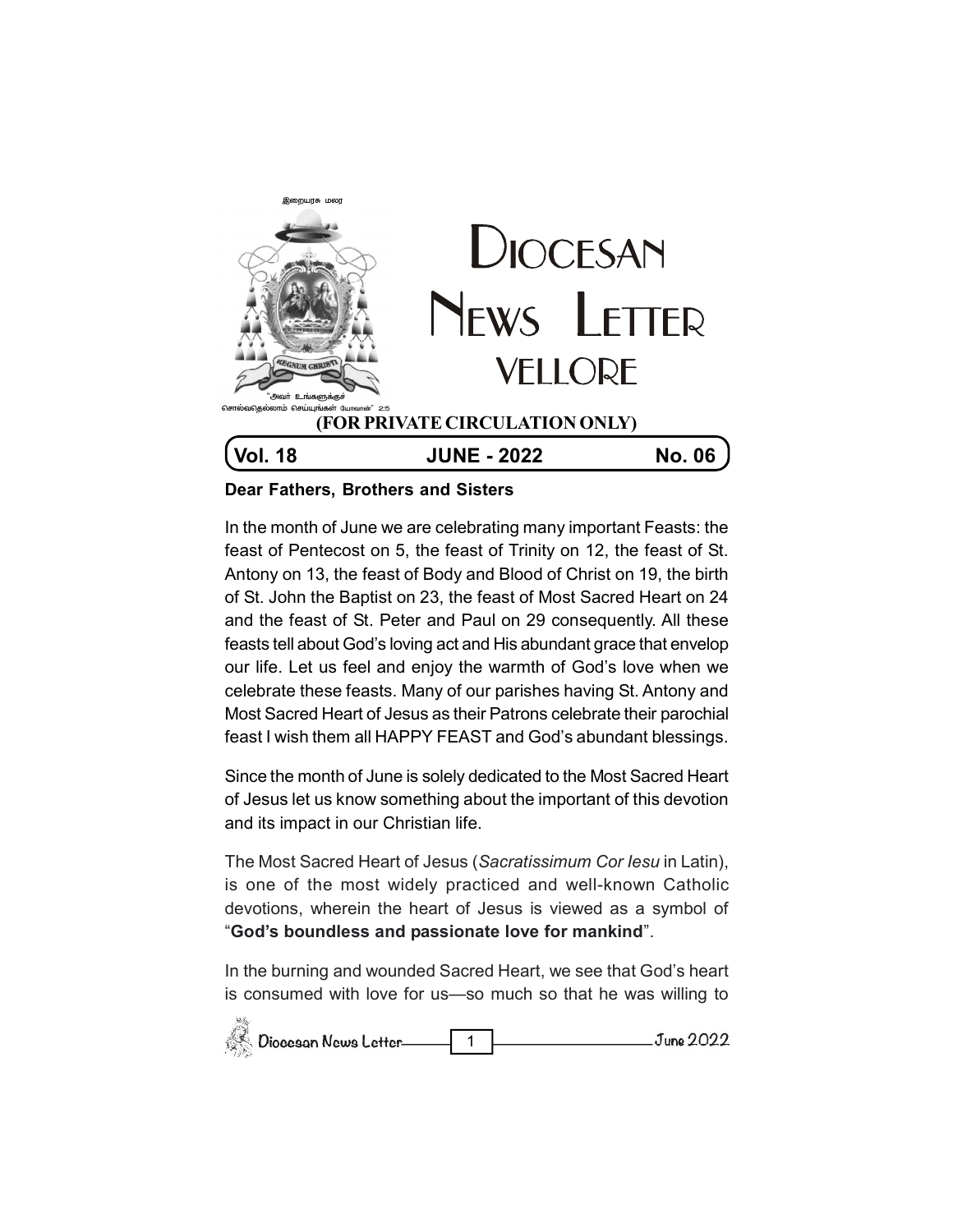suffer and die for us in the most gruesome manner. The Sacred Heart teaches us that **true love is always costly, but that it always gives life**.

## **The twelve Promises of the Sacred Heart of Jesus**

Our Lord Jesus Christ when appeared to St. Margaret Mary (1673- 1675) gave her 12 promises to those who would respond to the pleading of His Heart and make an effort to return His Love. They are:

- **1.** I will give them all the graces necessary in their state of life.
- **2.** I will establish peace in their homes.
- **3.** I will comfort them in all their afflictions.
- **4.** I will be their secure refuge during life, and above all, in death.
- **5.** I will bestow abundant blessings upon all their undertakings.
- **6.** Sinners will find in My Heart the source and Infinite Ocean of mercy.
- **7.** Lukewarm souls shall become fervent.
- **8.** Fervent souls shall quickly mount to high perfection.

**9.** I will bless every place in which an image of My Heart is exposed and honored.

**10.** I will give to priests the gift of touching the most hardened hearts.

**11.** Those who shall promote this devotion shall have their names written in My Heart.

**12.** I promise you in the excessive mercy of My Heart that My all powerful love will grant to all those who receive Holy Communion on the First Fridays in nine consecutive months the grace of final perseverance; they shall not die in My disgrace, nor without receiving their sacraments. My divine Heart shall be their safe refuge in this last moment. $\overline{\mathcal{R}}$ 

| Diocesan News Letter | June 2022 |
|----------------------|-----------|
|----------------------|-----------|